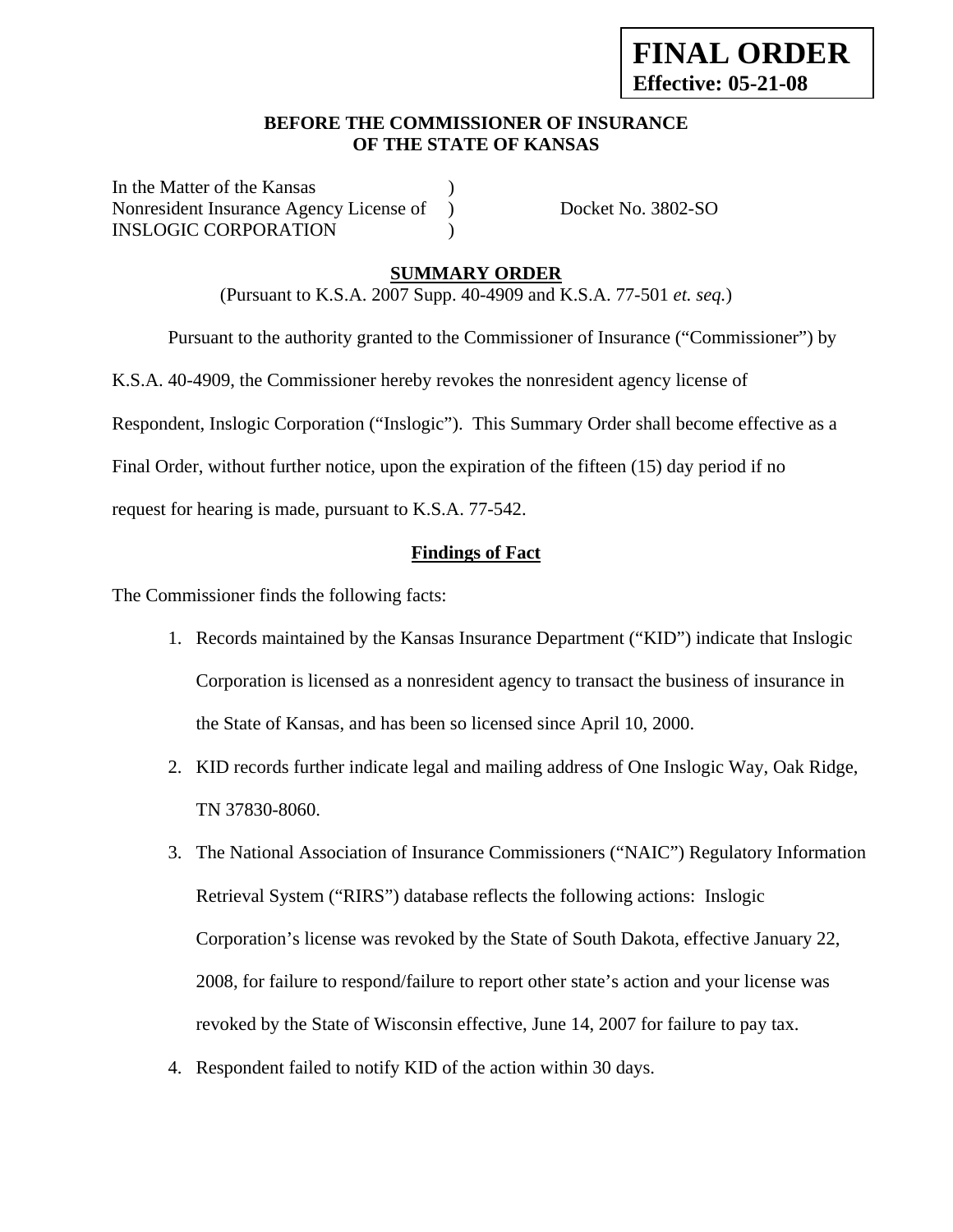- 5. On March 21, 2008, a letter was sent to Respondent from KID asking that he respond to allegations that they had violated several Kansas state statute and regulations. Respondent was advised to respond within 15 business days.
- 6. To date, Respondent has failed to respond to the letter dated March 21, 2008.
- 7. On April 10, 2008 Respondent's agency license was cancelled for failure to pay the renewal fee.

# **Applicable Law**

- 8. K.S.A. 2006 Supp. 40-4909 states, in pertinent part:
	- (a) The commissioner may deny, suspend, revoke, or refuse renewal of any license issued under this act if the commissioner finds that the applicant or license holder has:
		- (2) Violated
			- (A) any provision of chapter 40 of the Kansas Statutes Annotated, and amendments thereto, or any rule or regulation promulgated thereunder;
		- (9) Had an insurance agent license, or its equivalent, denied, suspended or revoked in any other state, district or territory;
	- (b) In addition, the commissioner may suspend, revoke or refuse renewal of any license issued under this act if the commissioner finds that the interests of the insurer or the insurable interests of the public are not properly served under such license.
- 9. KA.R. 40-7-9 states, in pertinent part: Each person licensed in this state as an insurance agent shall report the following to the commissioner of insurance within 30 days of occurrence:
	- (a) Each disciplinary action on the agent's license or licenses by the insurance regulatory agency of any other state or territory of the United States.

### **Conclusions of Law**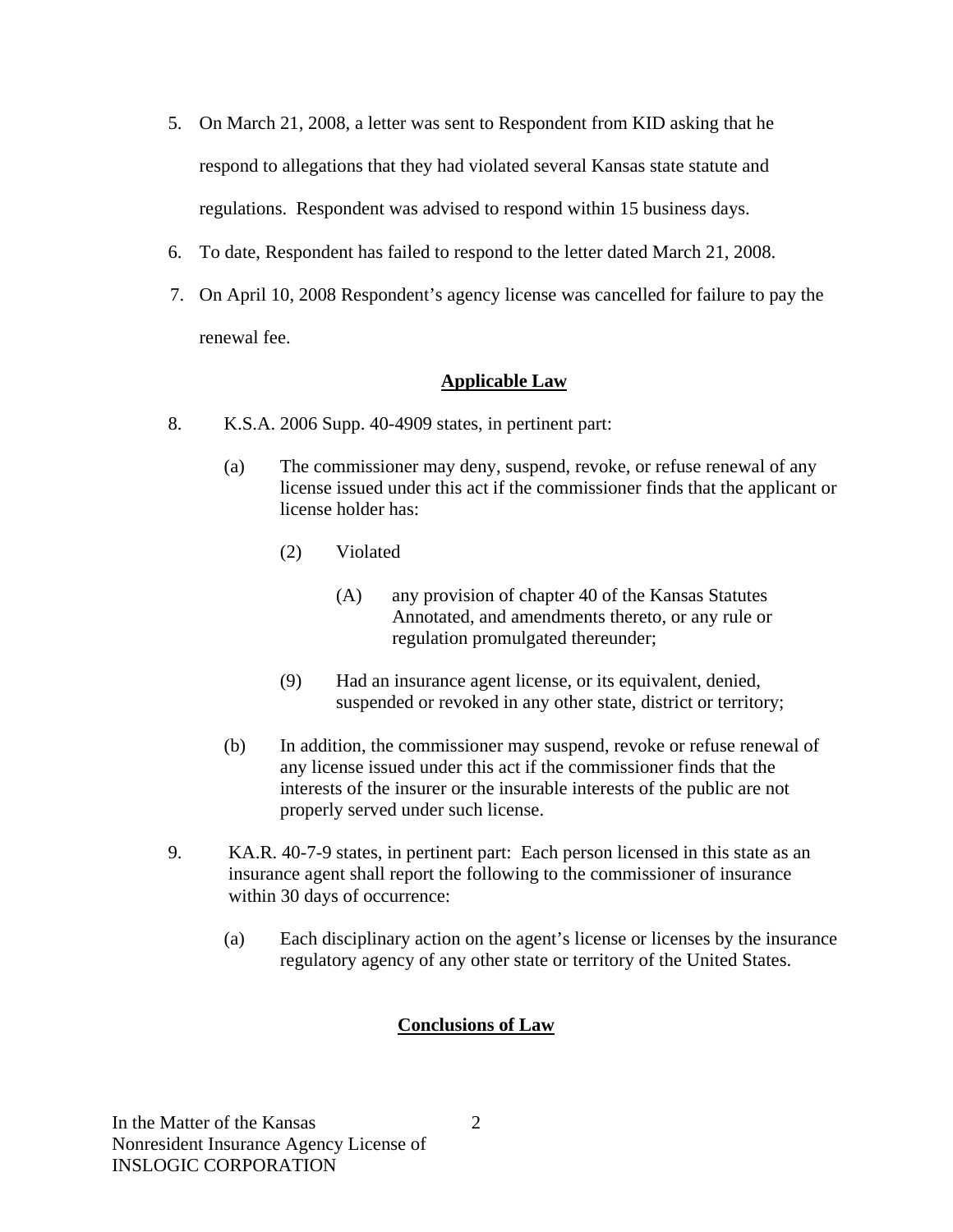- 10. The Commissioner has jurisdiction over Inslogic Corporation as well as the subject matter of this proceeding, and such proceeding is held in the public interest.
- 11. The Commissioner finds that Inslogic Corporation failed to notify KID of the revocation of their license by the State of South Dakota on January 22, 2008 and the revocation of their license in the State of Wisconsin on June 14, 2007, a violation of K.S.A. 40-4909(a)(2)(A); K.S.A. 2007 Supp. 40-4909(a)(9) and K.A.R. 40-7-9.
- 12. The Commissioner finds, pursuant to K.S.A. 40-4909(b), that the insurable interests of the public are not properly served under Inslogic Corporation's license.
- 13. Accordingly, the Commissioner concludes sufficient grounds exist for the revocation of the insurance agency license of Inslogic Corporation pursuant to K.S.A. 40-4909(a) and (b).

### **IT IS THEREFORE ORDERED BY THE COMMISSIONER OF INSURANCE THAT:**

1. The Kansas Nonresident Insurance Agency License of INSLOGIC

CORPORATIN is hereby **REVOKED** effective the effective date of this Order.

2. **IT IS FURTHER ORDERED** that INSLOGIC CORPORATION shall **CEASE**  and **DESIST** from the sale, solicitation or negotiation of insurance and/or receiving compensation deriving from the sale, solicitation or negotiation of insurance conducted after the effective date of this Order.

# **NOTICE AND OPPORTUNITY FOR HEARING**

Inslogic Corporation, within fifteen (15) days of service of this Summary Order, may file with the Kansas Insurance Department a written request for hearing on this Summary Order, as

In the Matter of the Kansas Nonresident Insurance Agency License of INSLOGIC CORPORATION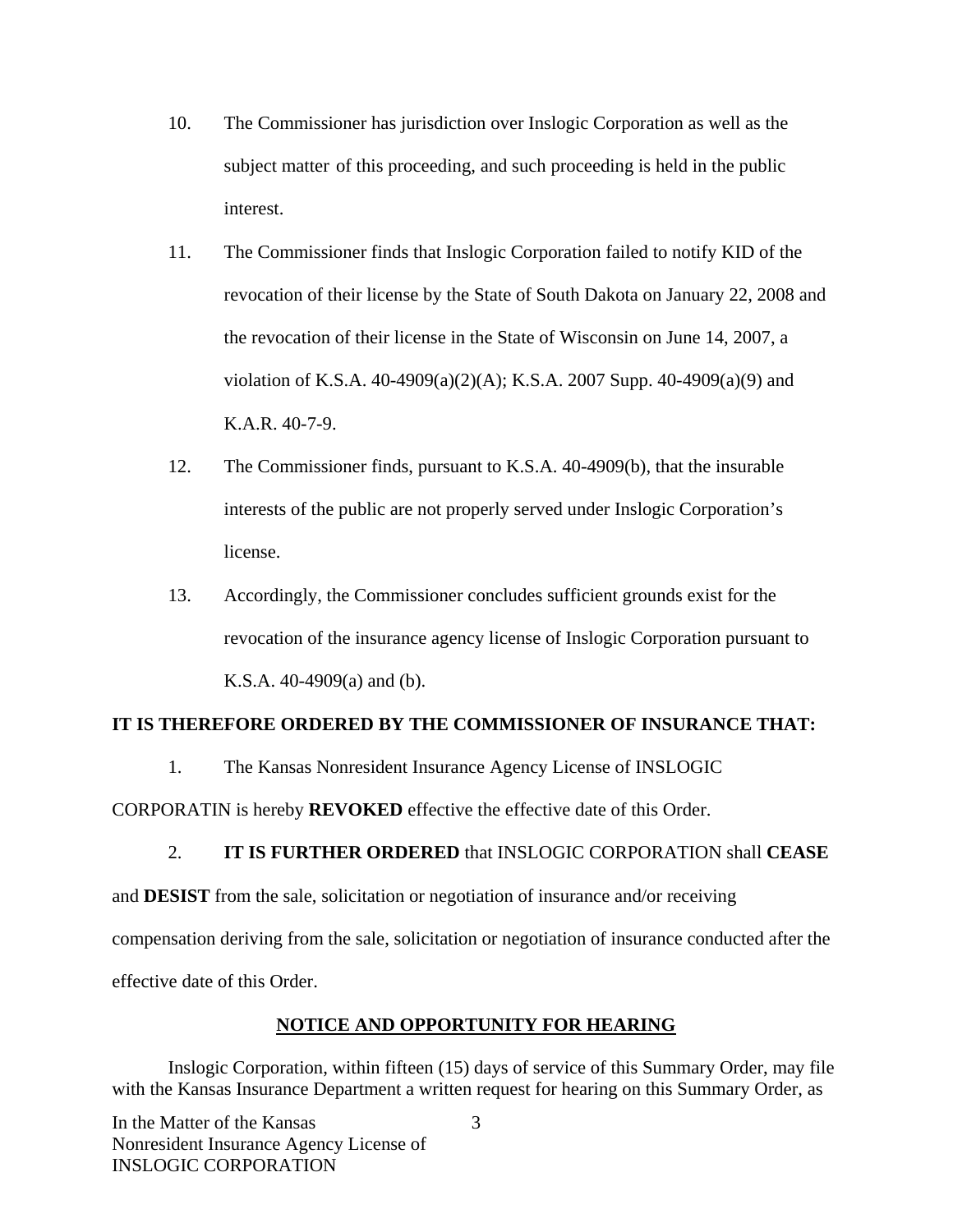provided by K.S.A. 77-542. In the event a hearing is requested, such request should be directed to:

> John W. Campbell, General Counsel Kansas Insurance Department  $420$  S.W. 9<sup>th</sup> Street Topeka, Kansas 66612

Any costs incurred as a result of conducting any administrative hearing shall be assessed against the agent/agency who is the subject of the hearing as provided by K.S.A. 40-4909(f). Costs shall include witness fees, mileage allowances, any costs associated with reproduction of documents which become part of the hearing record, and the expense of making a record of the hearing.

If a hearing is not requested, this Summary Order shall become effective as a Final Order, without further notice, upon the expiration of the fifteen (15) day period for requesting a hearing. The Final Order will constitute final agency action in the matter.

In the event the Petitioner files a petition for judicial review, the agency officer designated pursuant to K.S.A. 77-613(e) to receive service of a petition for judicial review on behalf of the Kansas Insurance Department is:

> John W. Campbell, General Counsel Kansas Insurance Department 420 S.W.  $9^{th}$  St. Topeka, Kansas 66612

### **IT IS SO ORDERED THIS \_30th\_ DAY OF APRIL, 2008, IN THE CITY OF TOPEKA, COUNTY OF SHAWNEE, STATE OF KANSAS.**



 $\angle$ s/ Sandy Praeger $\angle$  Sandy Praeger EPARTMENT VAN Commissioner of Insurance

 $\angle$ s/ John W. Campbell John W. Campbell General Counsel

In the Matter of the Kansas Nonresident Insurance Agency License of INSLOGIC CORPORATION